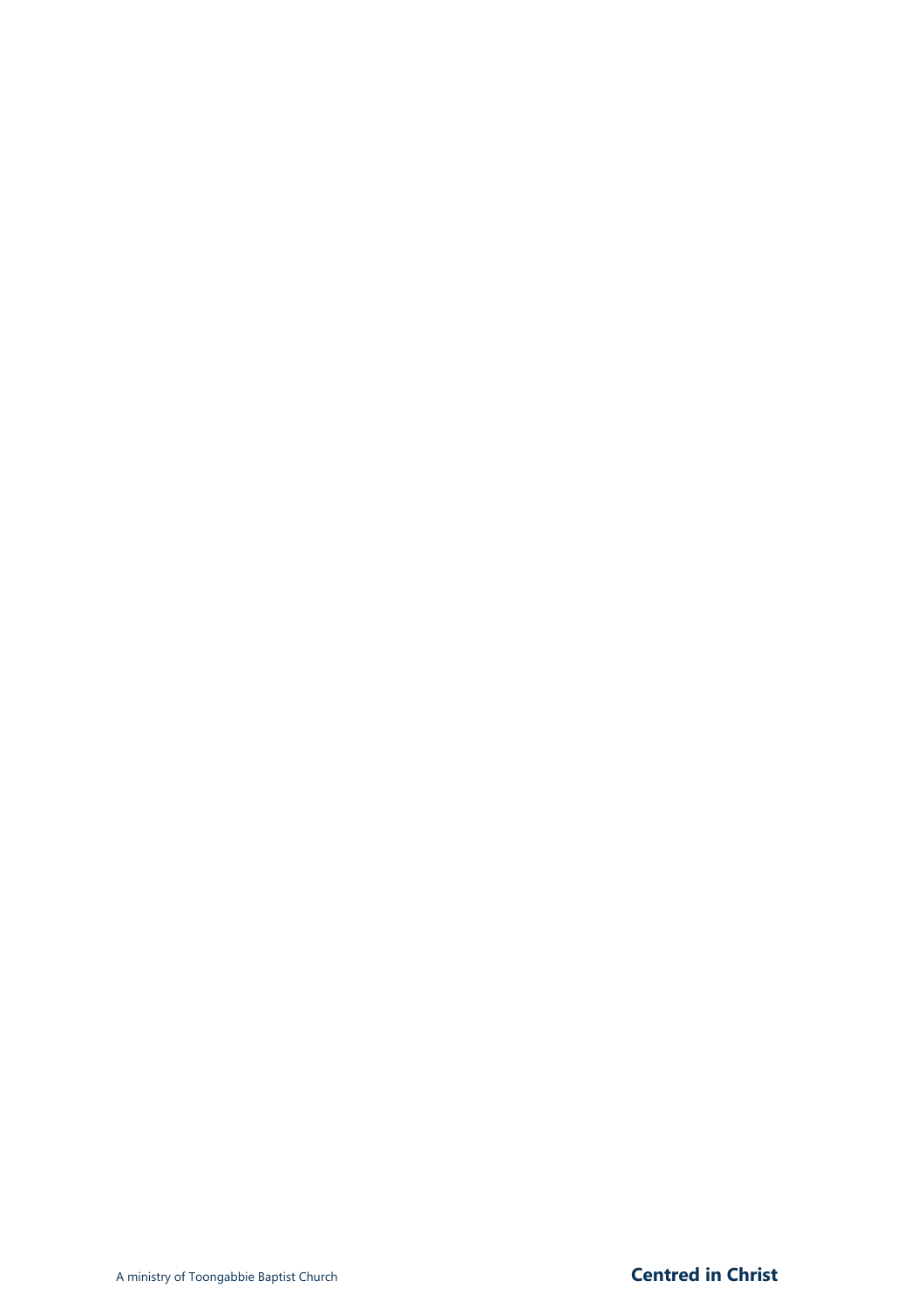# **REQUEST FOR PRIVATE BUS TRAVEL 2022**

# **STUDENT DETAILS (please complete one form for up to four children)**

| Family Name                                                                                                                                                                                                                         |                                                                                                                                                                                                                                |
|-------------------------------------------------------------------------------------------------------------------------------------------------------------------------------------------------------------------------------------|--------------------------------------------------------------------------------------------------------------------------------------------------------------------------------------------------------------------------------|
| <b>Residential Address</b>                                                                                                                                                                                                          |                                                                                                                                                                                                                                |
|                                                                                                                                                                                                                                     | Postcode                                                                                                                                                                                                                       |
|                                                                                                                                                                                                                                     |                                                                                                                                                                                                                                |
|                                                                                                                                                                                                                                     | Class <b>Class</b>                                                                                                                                                                                                             |
| <b>Student 2</b> Given Name(s) <b>Example 2</b> Given Name(s)                                                                                                                                                                       |                                                                                                                                                                                                                                |
| Mobile Phone Number (if applicable) Mobile Phone Number (if applicable)                                                                                                                                                             | Class                                                                                                                                                                                                                          |
| <b>Student 3</b> Given Name(s) Manual Control of Control Control of Control Control Control Control Control Control Control Control Control Control Control Control Control Control Control Control Control Control Control Control |                                                                                                                                                                                                                                |
|                                                                                                                                                                                                                                     | Class and the control of the control of the control of the control of the control of the control of the control of the control of the control of the control of the control of the control of the control of the control of th |
|                                                                                                                                                                                                                                     |                                                                                                                                                                                                                                |
| Mobile Phone Number (if applicable)                                                                                                                                                                                                 | Class                                                                                                                                                                                                                          |

# **TRANSPORT SERVICE DETAILS**

Please tick [√] which bus services will be required for each child:

| <b>BUS SERVICE</b> | <b>STUDENT 1</b> | <b>STUDENT 2</b> | <b>STUDENT 3</b> | <b>STUDENT 4</b> |
|--------------------|------------------|------------------|------------------|------------------|
| Monday AM          |                  |                  |                  |                  |
| Monday PM          |                  |                  |                  |                  |
| Tuesday AM         |                  |                  |                  |                  |
| Tuesday PM         |                  |                  |                  |                  |
| Wednesday AM       |                  |                  |                  |                  |
| Wednesday PM       |                  |                  |                  |                  |
| Thursday AM        |                  |                  |                  |                  |
| Thursday PM        |                  |                  |                  |                  |
| Friday AM          |                  |                  |                  |                  |
| Friday PM          |                  |                  |                  |                  |